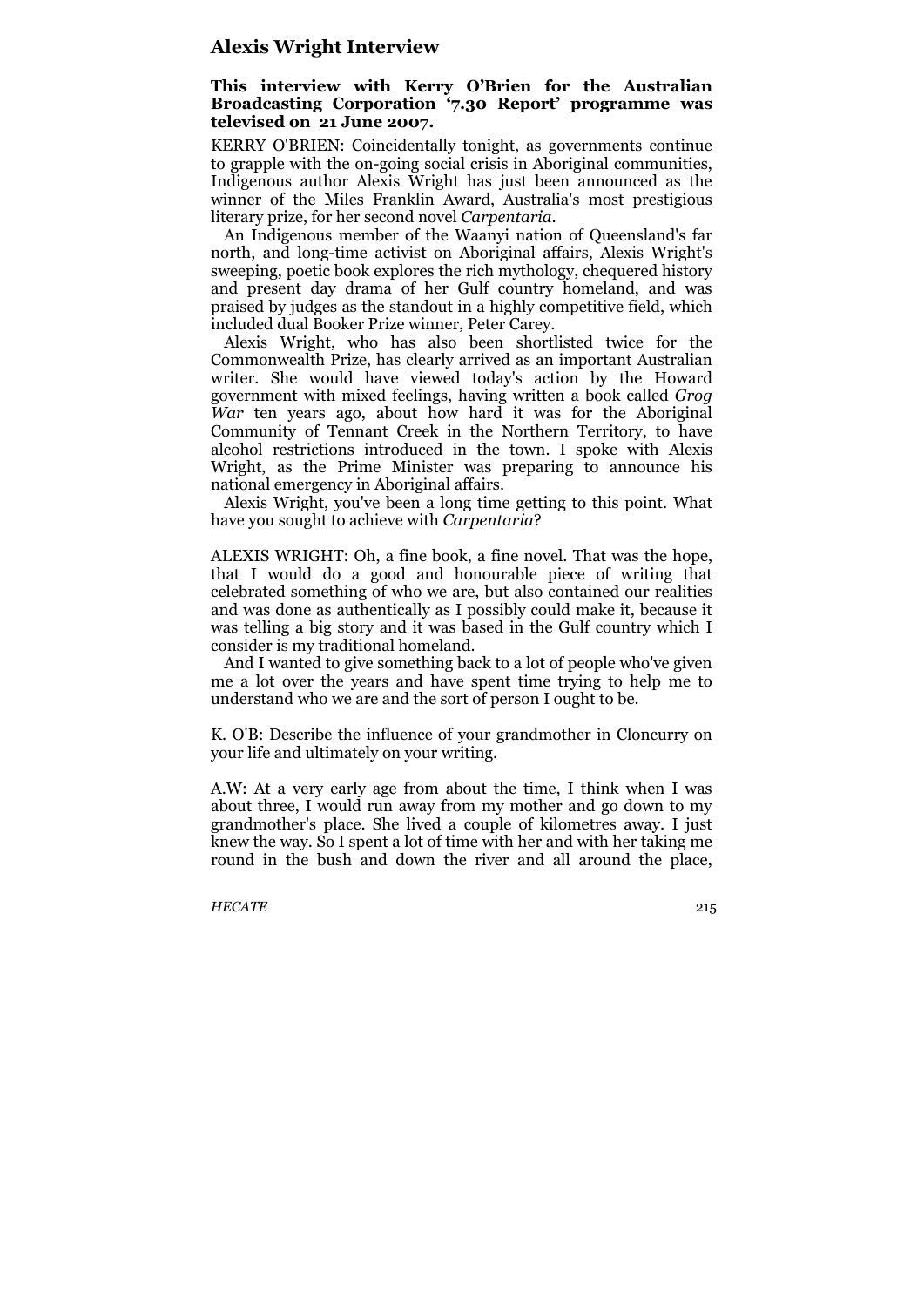outside of Cloncurry. And she talked all the time about the Gulf country and always wanting to return there and the way she described it was only something that I could imagine at the time.

K.O'B: You've said that, like many Aboriginal people, your grandmother collapsed history and assimilated the remote Dreamtime into the present in order to explain her attachment to Country. What do you mean by collapsing history?

A.W: We come from a long history and association in this country, we have got ancient epical stories that tell about how the land has been created, and that is still very important to Aboriginal people whether they live in urban areas of the country or remote areas.

And the way people tell stories; they will bring all the stories of the past, from ancient times and to the stories of the last 200 years (that have also created enormous stories for Indigenous people), and also stories happening now. It is hard to understand, but all times are important.

I have also studied writing and literature from overseas, where other writers have a long association with their country. Carlos Fuentes, Gabriel Garcia Marquez and Eduardo Galeano, South American writers, and also the French-Caribbean writer, Patrick Chamoiseau.

## K O'B: What have you learnt?

A.W: What I have learnt is that they have shown me how to write all times. How you write a book like *Carpentaria* that incorporates all times. Carlos Fuentes once said: 'All times are important in Mexico, and no time has ever been resolved.' And for Indigenous Australia that's the same, we have the same feeling and same understanding. It's about weaving history and myth into the present situation, and that's what I've tried to do, and through the narration of the novel.

K O'B: When you talk about that history, how vulnerable do you think Aboriginal history is to the attack of those who would seek to reduce it to Tales My Granny Told Me? Because it is largely oral history – it has to be – with mostly only *white* historical documentation to back it up …

A.W: What do you mean?

K.O'B: To the extent that Aboriginal history has been told through white documentation of the last 200 years of that history; that documentation has often been held up to be superior to the oral history that has come from the Aboriginal side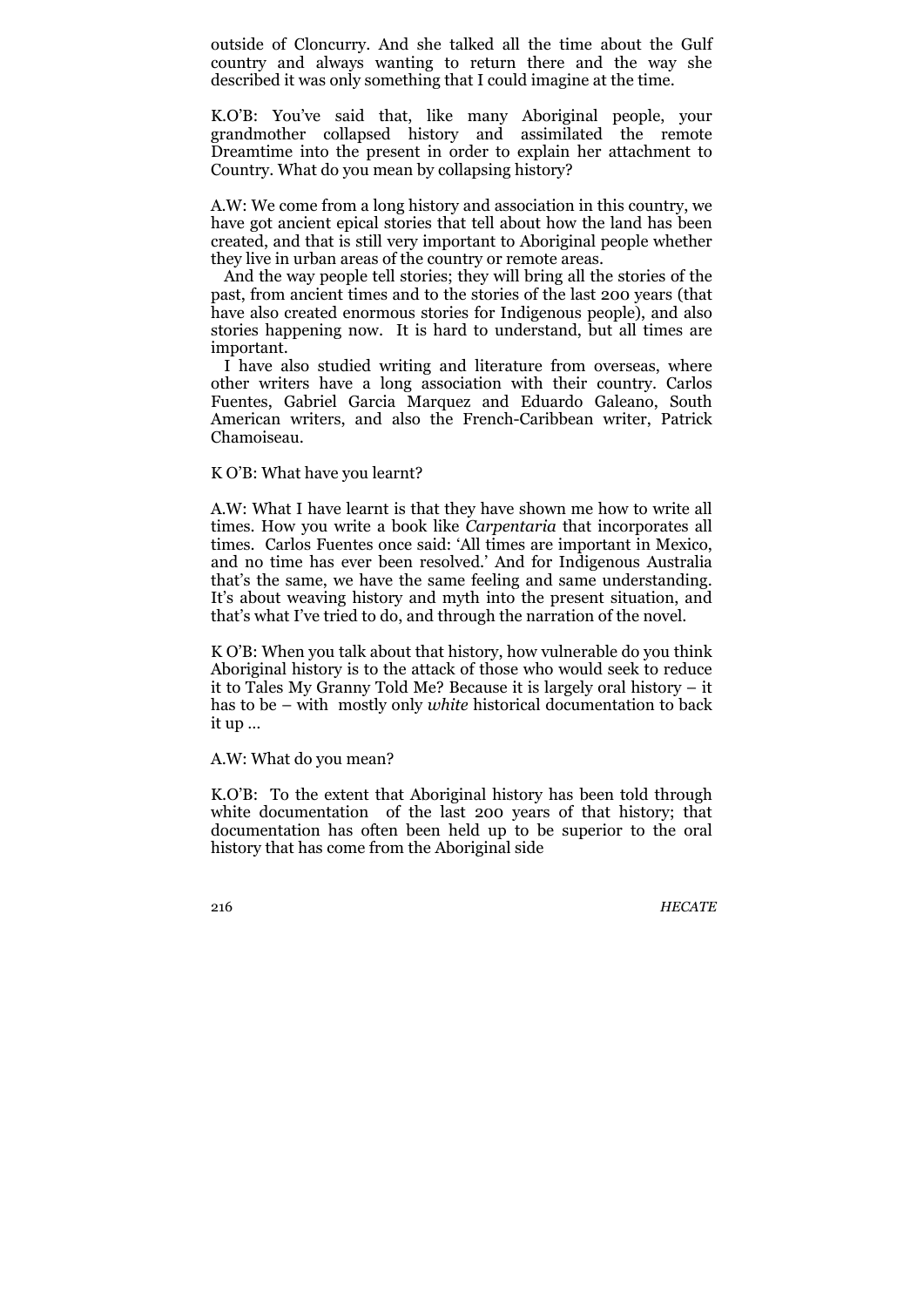A.W: That's right, but white documentation a lot of times doesn't really tell …

K.O'B: … it's incomplete and inaccurate …

A.W: … yes, incomplete and often inaccurate, and deals with what it needs to deal with at the time …

From an Indigenous writer's viewpoint, I am trying to bring out the way that we think as people, and something of our humanity, something of our character, something of our soul. That's what I've tried to do in *Carpentaria*.

K O'B: But you have seen attempts to undercut the authenticity of Aboriginal history, by putting it down as Tales My Granny Told Me …

A.W: Oh, look, I have seen that and what happened to the people from the Stolen Generation, and how disturbing it was for the people involved who went through that process, and the court cases that happened over that, and a number of people in this country who say the history that we know happened didn't happen, or didn't happen to the extent we say it happened. I understand all that, and where it is coming from and what it is trying to do; to demean the Aboriginal people, and who we are in our culture, and to homogenise Australia.

K.O'B: Even in your own family history there was violence way back, wasn't there, in terms of what happened with Aborigines up in northwest Queensland. With your grandparents, your great-grandparents?

A. W: Yes, that's right, yes there was indeed. My great grandmother was taken by the pastoralist Frank Hann when she was just a little girl, at a time when … I don't know what might have happened to her family, if they were massacred. My great-grandmother and another little girl were taken away with him. And I don't see how they could have volunteered to let their young daughters go with a strange white cattleman and his workers, and there's a history that's been well recorded of the massacres that took place by some of his workers, and the kind of person that he was.

And so, I don't know what happened and I can't tell, I wasn't there. We've had to put the pieces together, records that exist and also through the stories that our family keep telling.

K. O'B: You wrote in an essay five years before *Carpentaria* was published that you'd inherited all the words left unsaid in a family to save the peace. 'Words that have buried a thousand crimes and a thousand hurts.' What did you mean by that?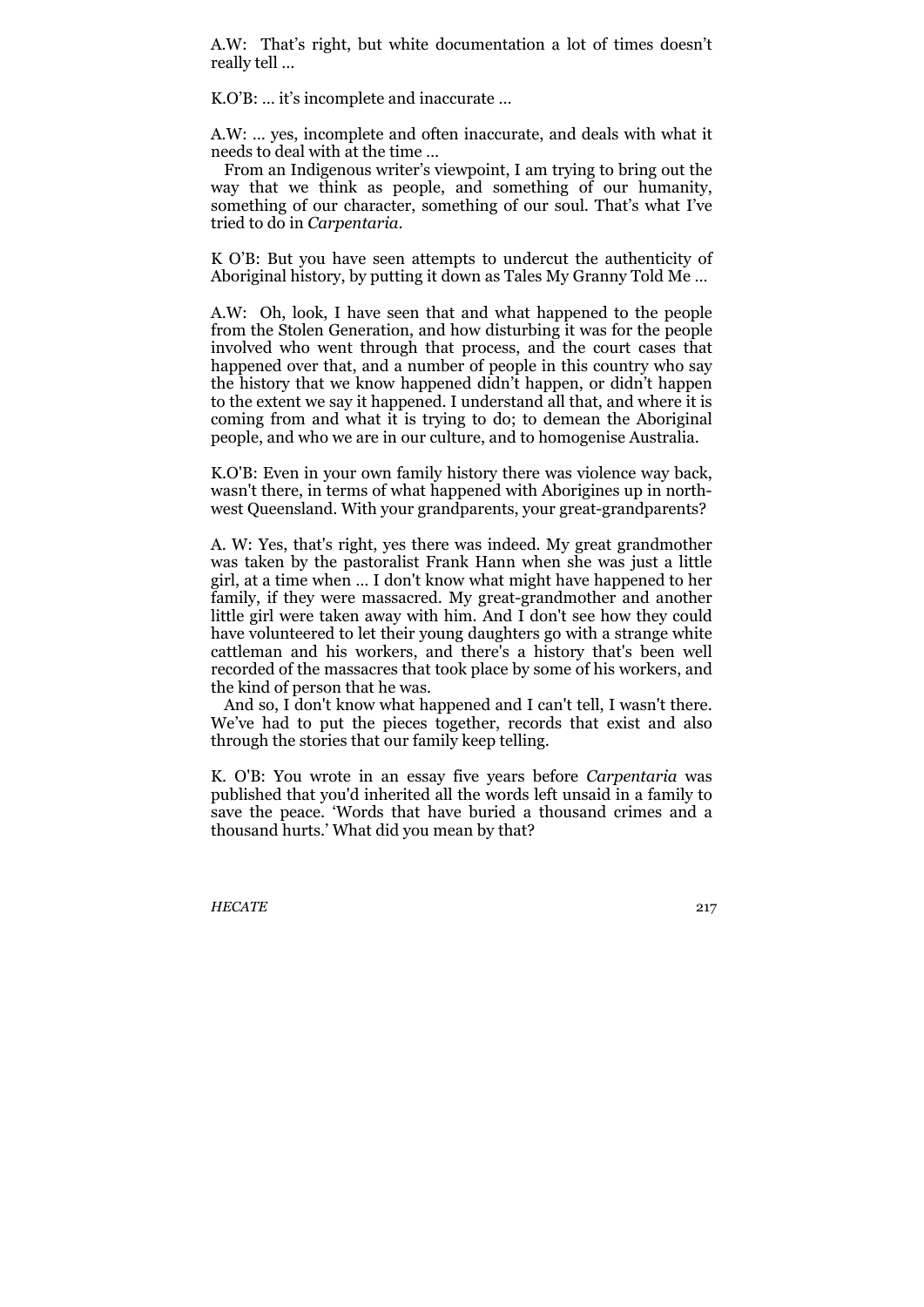A. W: It's very hurtful for our family sometimes to talk about that history. And I think it gets passed down to the next generation through the following generations of not wanting to bring up hurtful things, hurtful things that happen to us even now, and the family will just say, 'Let it go, don't say anything.'

K. O'B: What is the heart of this book?

A. W: My Gungalidia countrymen, up in the Gulf country, Murandoo Yanner and also Clarence Walden, they would always say, 'We're of one heartbeat,' and I hope the book is of one heartbeat. Not only for us, but for everybody in Australia as we move towards the future and try to understand better.

K. O'B: You've quoted Seamus Heaney, the Irish poet, at the start of the book, if I can quickly read a part of that. 'My only drink is meaning from the deep brain./ What the birds and the grass and the stones drink./ Let everything flow/ Up to the four elements,/ Up to water and earth and fire and air.' Why have you put that in this book?

A.W: There are a lot of things happening in Australia today, and a lot of things we're dealing with as Aboriginal people and a lot of those things are not of our making and, in spite of it all, I wanted to feel that when I was writing this book there was more happening in our world, and to bring the soul of our world into the book. And that's the Country, that's the land and it's the land I love.

K. O'B: What do you think of where Aboriginal people are today in terms of gains and losses in your lifetime?

A.W: Well, I'm very disappointed. I've worked for many years and so have many other Aboriginal people have worked for many years trying to do a lot of things with poor resources, and often very poor policies from government, and I think we're at an all-time low.

K. O'B: Exactly ten years ago you wrote a book called *Grog War* about the impact of alcohol on the Aboriginal people in Tennant Creek. In the past two weeks two more reports, one from the Northern Territory, one from Noel Pearson's Cape York Institute, fundamentally about the same issues. You must feel very frustrated when you see today's headlines and reflect on how little you've travelled down that road?

A. W: Well, that's right. The book that I wrote for the people, the Aboriginal people in Tennant Creek, the Warramunga people, *Grog War*, it is a book that they asked me to do, to document ten years of an enormous struggle that they had to introduce some, I don't think